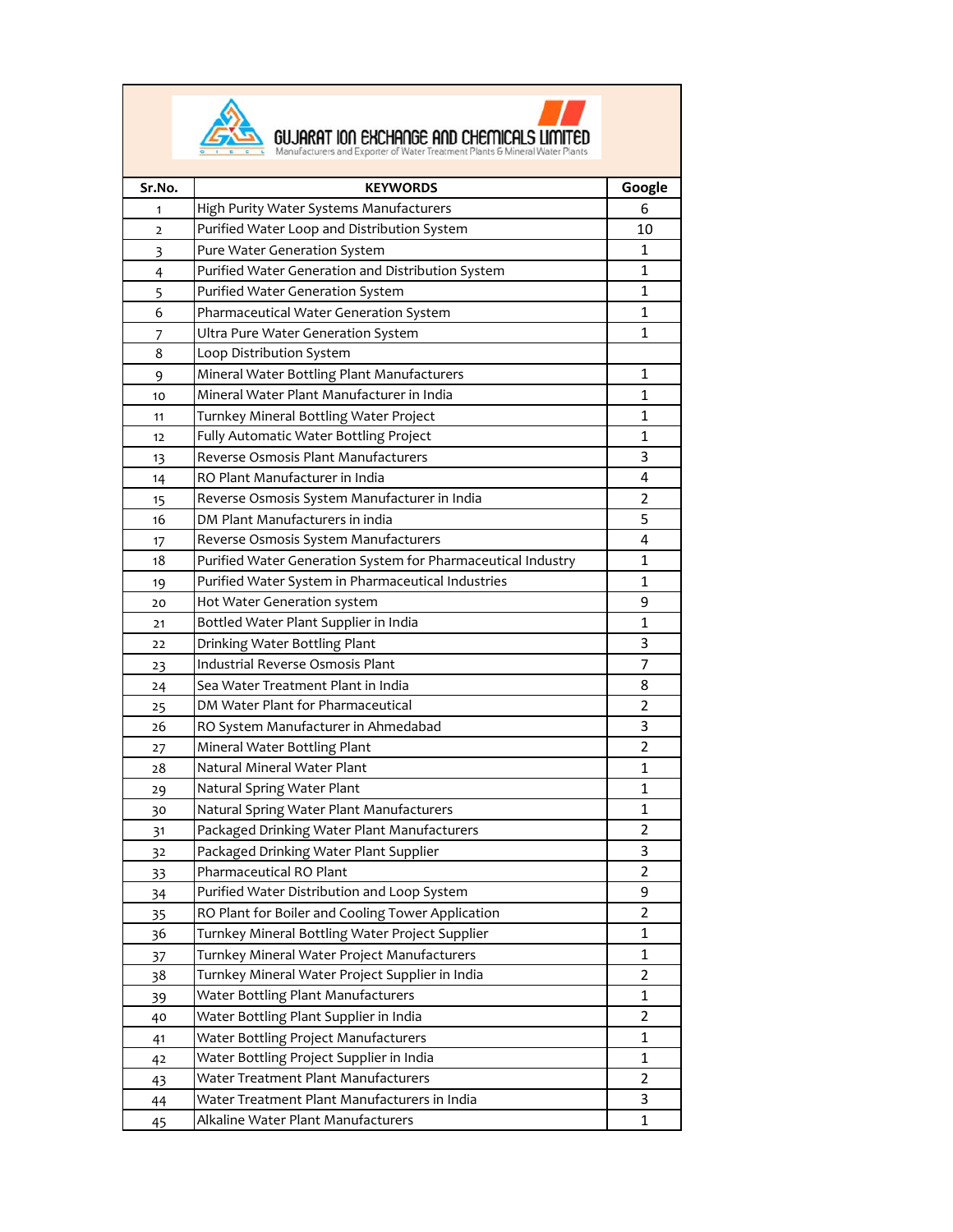| 46 | Industrial RO Plant Manufacturer                    | 4              |
|----|-----------------------------------------------------|----------------|
| 47 | Water Treatment Plant Suppliers in India            | 2              |
| 48 | Reverse Osmosis Plant                               |                |
| 49 | Mineral Water Bottling Project Cost                 | 3              |
| 50 | Mineral Water Bottling Project Information          | 1              |
| 51 | Mineral Water Bottling Project Report               | 5              |
| 52 | Mineral Water Glass Bottling Project                | $\overline{2}$ |
| 53 | Mineral Water Plant Manufacturers                   | 1              |
| 54 | <b>Mineral Water Plant Process</b>                  | $\mathbf{1}$   |
| 55 | Mineral Water Plant Suppliers                       | 1              |
| 56 | Brackish Water RO Plant                             | 1              |
| 57 | Commercial RO Plant Manufacturers                   | $\overline{2}$ |
| 58 | UF System Water Treatment Manufacturers             | 4              |
| 59 | Ultrafiltration System Manufacturers in India       | 2              |
| 60 | UF System Manufacturer                              | 8              |
| 61 | Spring Water Filtration Plant                       | 1              |
| 62 | Spring Water Treatment System                       | 1              |
| 63 | Spring Natural Mineral Water Plant Manufacturers    | $\mathbf{1}$   |
| 64 | <b>Eletcro Deionization Module</b>                  | 9              |
| 65 | RO Plant in Pharma Industry                         | $\overline{2}$ |
| 66 | RO Plant Machinery                                  | 7              |
| 67 | Water Purification Plant Manufacturers in Ahmedabad | 1              |
| 68 | Water Filtration Plant Manufacturer in Ahmedabad    | 1              |
| 69 | Mineral Water Plant Machinery Suppliers             | 1              |
| 70 | Mineral Water Plant Manufacturer in Gujarat         | 1              |
| 71 | <b>Mineral Water Production Process</b>             | 1              |
| 72 | Mineral Water Project Information                   | 1              |
| 73 | Mineral Water Treatment Plant                       | 1              |
| 74 | Mobile Water Plant Suppliers in Ahmedabad           | $\mathbf{1}$   |
| 75 | Alkaline Water Plant Manufacturers in India         | 1              |
| 76 | Alkaline Water Treatment Plant                      | 1              |
| 77 | Automatic Water Bottle Project                      | 1              |
| 78 | Best Mineral Water Plant Manufacturers in India     | 1              |
| 79 | Bottled Water Plant Manufacturer in India           | 1              |
| 80 | Bottled Water Processing Plant Manufacturers        | 1              |
| 81 | <b>Bottled Water Production Line</b>                | 1              |
| 82 | Bottled Water Production Line Supplier in India     | 2              |
| 83 | Brackish Water Treatment Plant                      | 1              |
| 84 | Commercial RO Plant Manufacturer in India           | 4              |
| 85 | Containerized RO Plant                              | $\overline{2}$ |
| 86 | Desalination Plant Manufacturers in India           | 2              |
| 87 | Distilled Water Plant Supplier in India             | 3              |
| 88 | Sea Water Treatment Plant Manufacturers             | 3              |
| 89 | Drinking Water Bottling Plant Manufacturers         | $\overline{2}$ |
| 90 | Drinking Water Plant Manufacturer                   | 2              |
| 91 | Drinking Water Purification Plant                   | 1              |
| 92 | Drinking Water RO Plant                             | 6              |
| 93 | Drinking Water RO Plant Manufacturers               | $\overline{2}$ |
| 94 | Drinking Water Treatment Plant Suppliers            | 1              |
| 95 | Effluent Treatment Plant Manufacturers in Gujarat   | 2              |